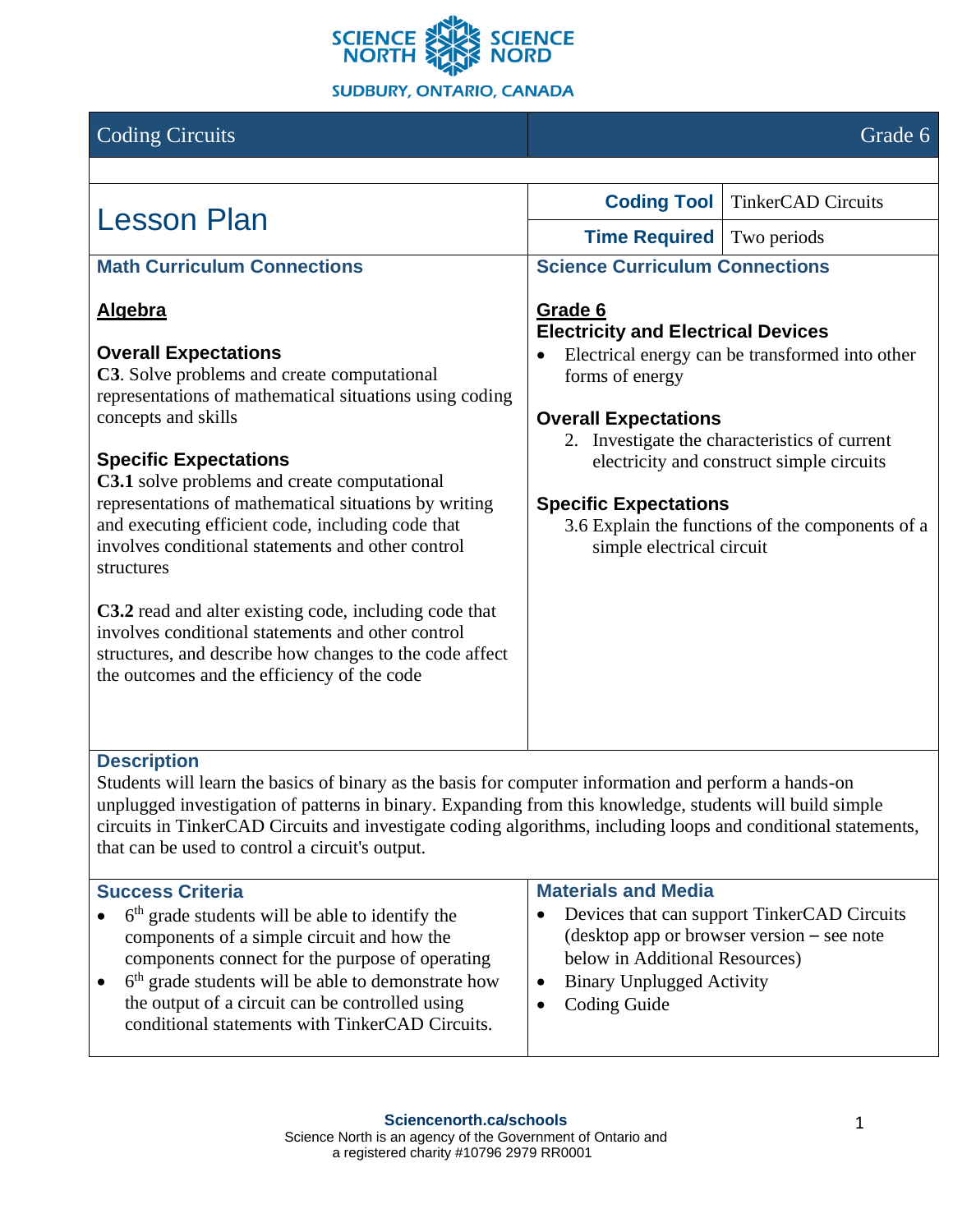

#### **SUDBURY, ONTARIO, CANADA**

### **Computational Thinking Skills**

This lesson takes two approaches to coding: abstract and practical. In the unplugged activity, students will take a step back from coding languages and logic that they may be familiar with to consider how computers interpret information at its most basic level: binary information, or bits. (See the "*Binary Unplugged Activity*" handout.)

In the online coding activity, students will be able to apply coding concepts to real-world examples. They will modify circuits and control outputs using loops and conditional statements. Conditional statements are used in coding to execute a condition if a statement is true (this can be considered analogous to helping a computer to make a programmed decision based on given factors or information).

Students will explore and modify conditional statements that control a circuit's output using TinkerCAD, a free software that uses simplified, block-based coding (similar to Scratch). More advanced (or curious) students can also use TinkerCAD Circuits to see how their block code translates to C, the programming language used for the Arduino microcontroller.

The "*Coding Handout*" for this lesson includes a more detailed step-by-step procedure for using TinkerCAD Circuits than is described below.

#### **Introduction**

#### **Introduction to Binary**

Computers use the binary system to represent information. We use binary in computers because, at their core, computers are made up of very simple circuits in which electrical current "flows" as electronic "switches" open and close. These circuits are so simple that everything that powers computer functions is represented by ON, or the presence of current (represented by the number 1) or OFF, the absence of current (represented by the number 0). Binary corresponds directly to how computers store information. Each zero or one is called a *bit* (or binary digit).

Computer data can be thought of as a series of "wires" connected to a series of switches that either pass or block the transmission of the current depending on whether a 1 or a 0 is to be transmitted.

#### **Introduction to Circuits**

Electrical circuits require a power supply (to provide electrical current to the circuit), conductors to transmit the current (e.g., wires), and a load (a device that transforms the energy from the electrical current to generate an output, like light, sound, or motion). We can control the output of a device by controlling the current that flows to the device. We generally do this with switches, which will open a circuit to stop the current's flow to the device and close to permit the current's flow to the device, stopping and starting the device, respectively.

During this lesson, we will be building simple circuits and we will be controlling them with switches. These switches will be further controlled with code so that we can program specific outputs based on given conditions, such as when a button is pushed (and a switch is closed) and vice-versa.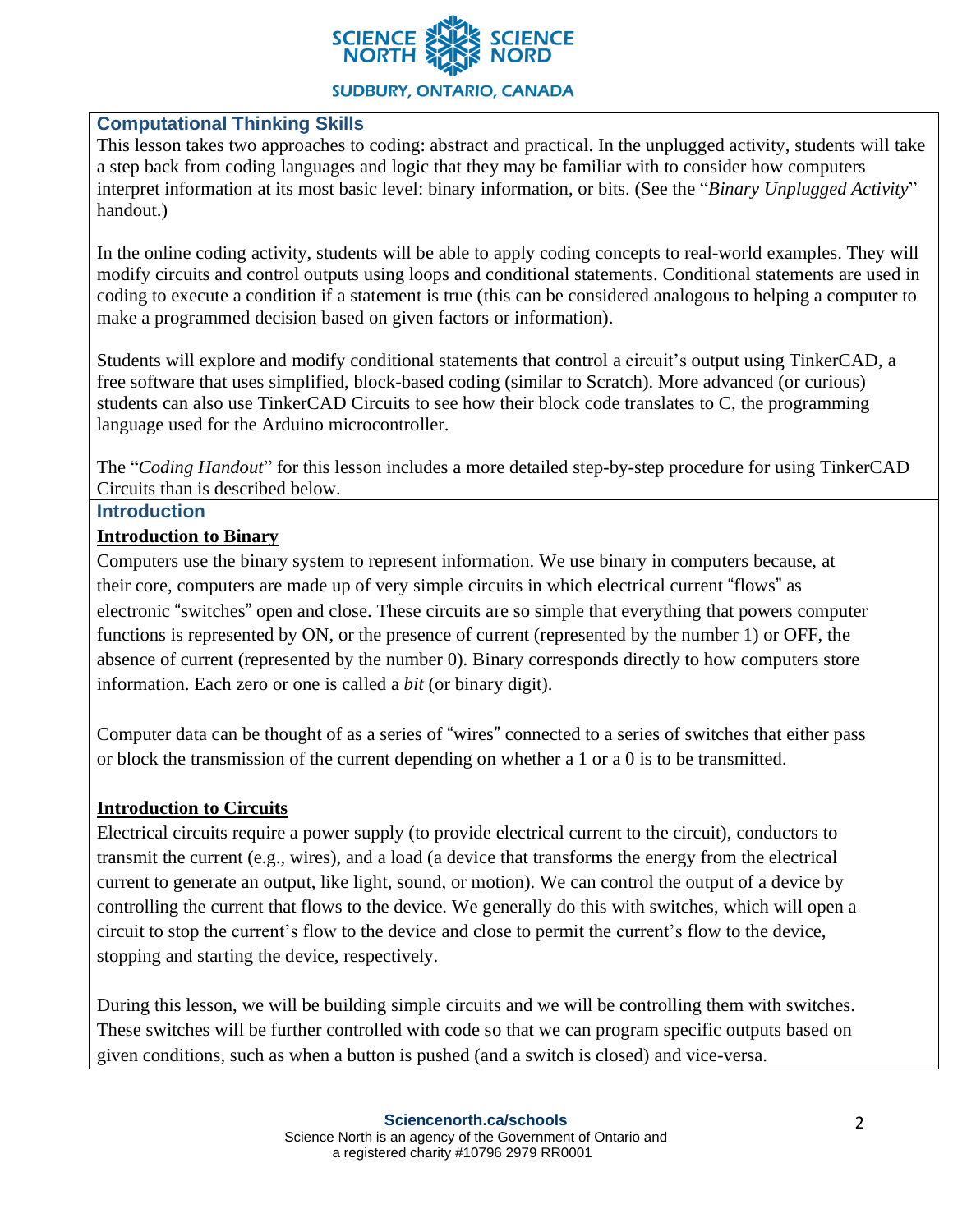

# **Action**

# **Unplugged Activity**

To understand how information can be conveyed using only 1s and 0s, have students practice translating binary into whole numbers.

## **Binary Demonstration:**

Create 5 cards with dots (pictured below). Each card has double the number of dots compared to the card to its right (ask students if they can identify this pattern). They should be arranged in the order pictured below (from left to right: 16 dots, 8 dots, 4 dots, 2 dots, 1 dot).



Choose five students as volunteers for this demonstration. Each student receives one of these cards and stands in a line in the same order as pictured. Explain that when a card is **not** showing (e.g., the card isn't flipped up to reveal its dots) it is represented by a zero. When the face of the card **is** showing its dots, it is represented by a one. To convert binary into a whole number, students add up the dots that are showing, that is to say only the dots represented by a one.

For example, ask students to represent 10001 with their cards. The ones are up, showing dots while the zeros are down, which gives us the sequence "up, down, down, down, up". By counting the number of dots shown, students can determine the whole number being represented:

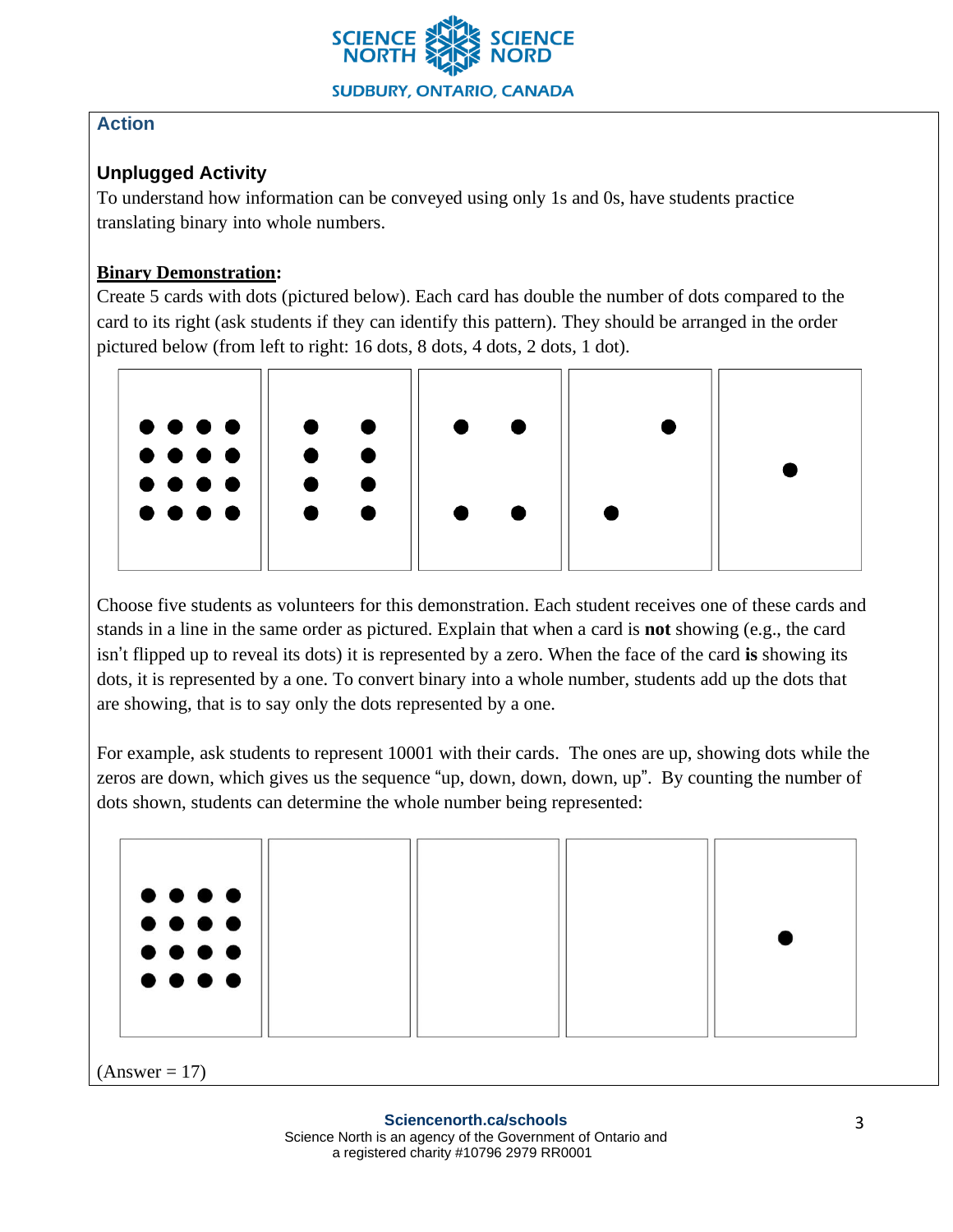

### **SUDBURY, ONTARIO, CANADA**

Ask the students to use their cards to make the numbers  $1 - 20$  in sequence (00001, 00010, 00011, …etc). The rest of the class should observe the sequence and try to identify a pattern in how the cards flip. Each card flips half as often as the card to its right.

\*Note, this activity can also be done individually, with each student receiving their own set of 5 cards to manipulate at their own desk, rather than as a demonstration.

The "*Binary Unplugged Activity*" handout reinforces the idea of encoding information using a binary system by having students decode a binary message and then create their own.

# **Coding Activity**

## **Create a Simple Circuit in TinkerCAD Circuits**

To create the most basic electric circuit, we will need (1) an energy source (in this case, a battery); (2) a conductor (wires), and a load (an LED). Ask students to describe everyday devices that are powered with circuits. How are these devices controlled (i.e., do they use a switch)?

Note that students can follow along using the '*Coding Guide'* handout for reference.

- Find the LED and the 1.5V battery in the components menu and drag them into the programming canvas.
- Draw wires by clicking on the startpoint and endpoint with your mouse or trackpad. A wire will automatically be drawn between these points.
- Test your circuit by pressing the Start Simulation button. What happens to your LED?

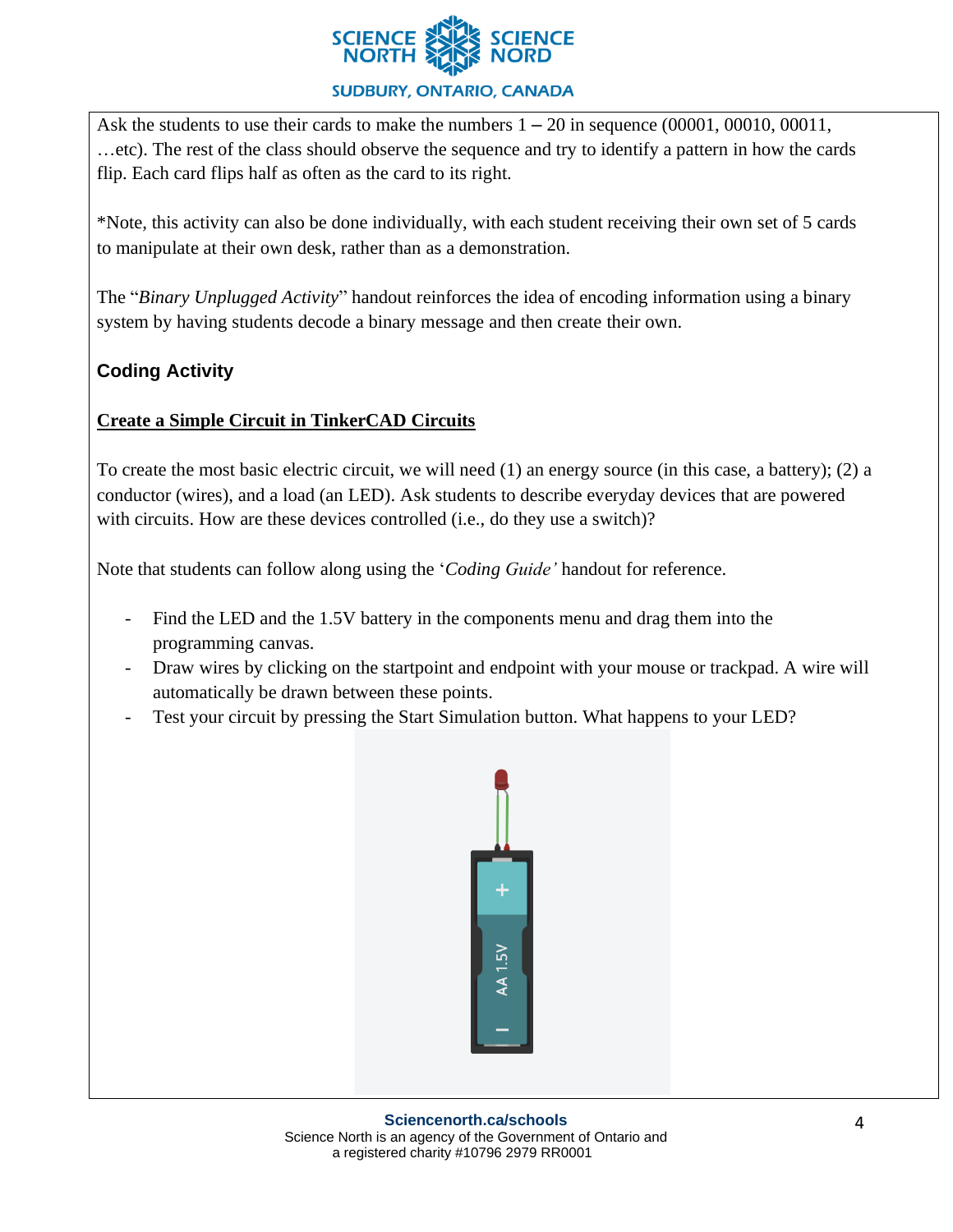

Descriptive text: Image showing a red LED connected to a AA battery with two wires to form a simple circuit.

\*Note: Just like with real circuits, how you connect your wires matters! The LED's cathode (or positive lead) needs to connect to the negative terminal of the battery and the LED's anode (or negative lead) needs to connect to the positive terminal of the battery.

### **Adding Resistors**

- We are going to increase the amount of current coming from our power source by adding a second battery. Do this by left-clicking on the power source and updating the 1.5V battery count to **2 batteries**. What happens to your LED?



(Descriptive text: Image showing a red LED connected to two AA batteries with two wires to form a simple circuit. The LED is covered by a red explosion symbol.)

- The current running through the LED is beyond the maximum that our load can support. Overloading a circuit can cause the wiring to overheat, ruin the device that you're trying to power, or start a fire. To reduce the current from our load, we can add a resistor. Grab a resistor from the components panel and drag it into the programming canvas.
- Reconnect the circuit by redrawing the wires so that a wire connects the negative terminal of the battery pack to terminal 1 of the resistor, and a wire connects terminal 2 of the resistor to the LED.
- Start the simulation. What happens to your circuit?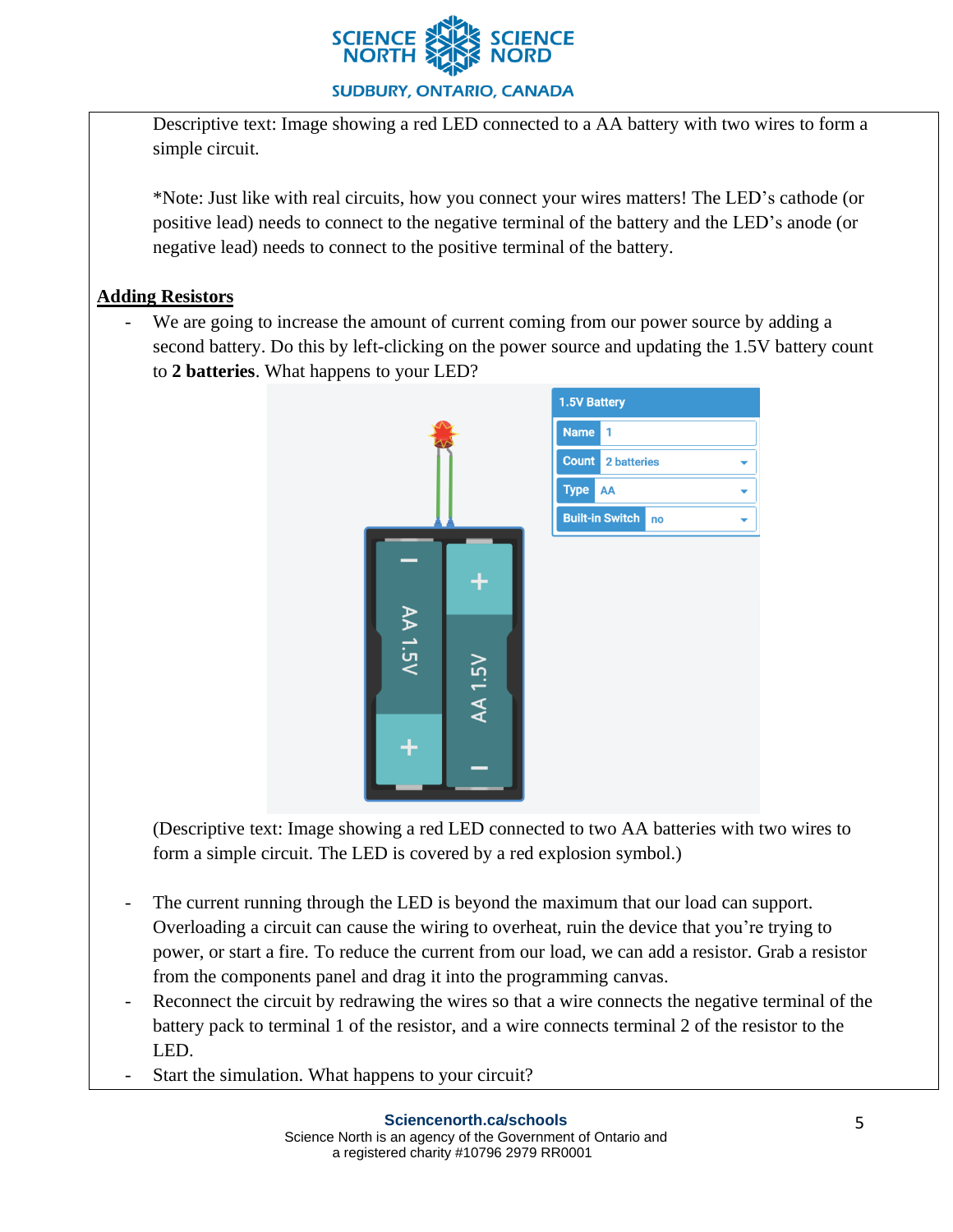



(Descriptive text: Image showing a simple circuit with a red LED, two green wires, a battery pack, and a resistor. The LED is lit.)

# **Adding a Switch**

- Let's add a switch that will allow us to control our LED. From the components menu, choose the pushbutton and drag it into the programming canvas. We will want to integrate our button into the circuit by connecting it to both terminals of our power source, as well as to the anode of our LED (via a resistor). See the image below, which illustrates one possible way to connect the switch.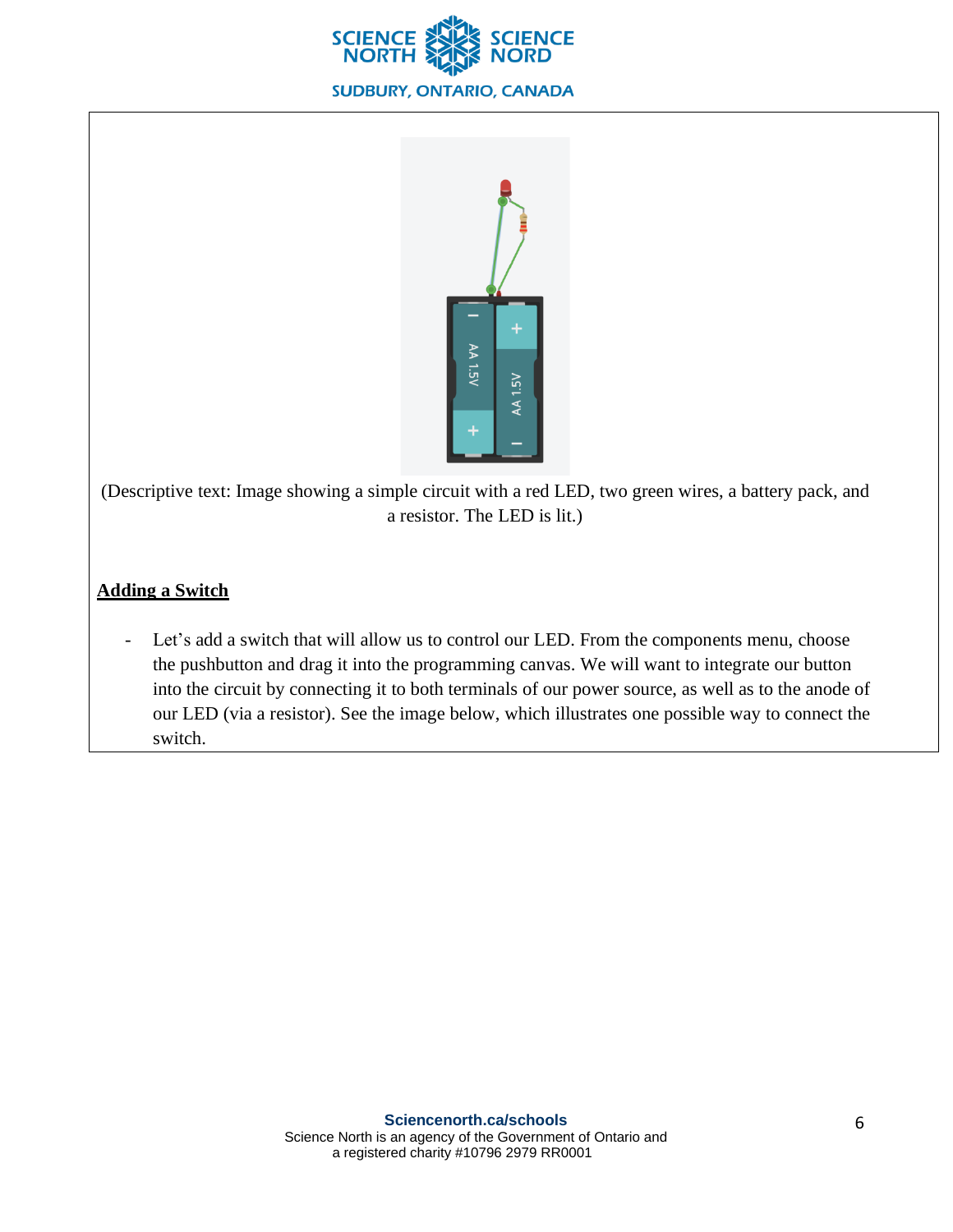



(Descriptive text: Image showing a simple circuit with a red LED, two green wires, a battery pack, and a resistor and a switch. The LED is lit.)

In the way that this circuit is set up, the LED is lit while the button is NOT pressed and turns off when the button is pressed. This is set up as what is known as a normally-on switch, meaning that the circuit is interrupted when you press the button. You may be more familiar with normally-off switches, where there is no connection until the button is pushed (e.g., doorbells, electronic car key buttons).

# **Adding Code**

Next to the Start/Stop simulation button, you will notice that there is a **Code** button. Clicking this button will reveal code to control our circuit output (in this case, how our LED lights up). With our current circuit, there is no code because our circuit is not currently programmable (the only control we have is whether our circuit is open (off, or 0), or closed (on, or 1).

- In the **Components** drop-down menu, choose **Arduino.** Drag the example **Button** into the programming canvas.
- This circuit looks very similar to the circuit that we made previously. Our Arduino is a programmable microcontroller powered by USB. The current flows through pin 13, is controlled via a resistor to the load (the LED), which is, in this case, a tiny built-in light on the Arduino.
- If you press the Code button, you will see block code to program the circuit (If you have used Scratch or Blockly before, you may note that this coding format is very similar).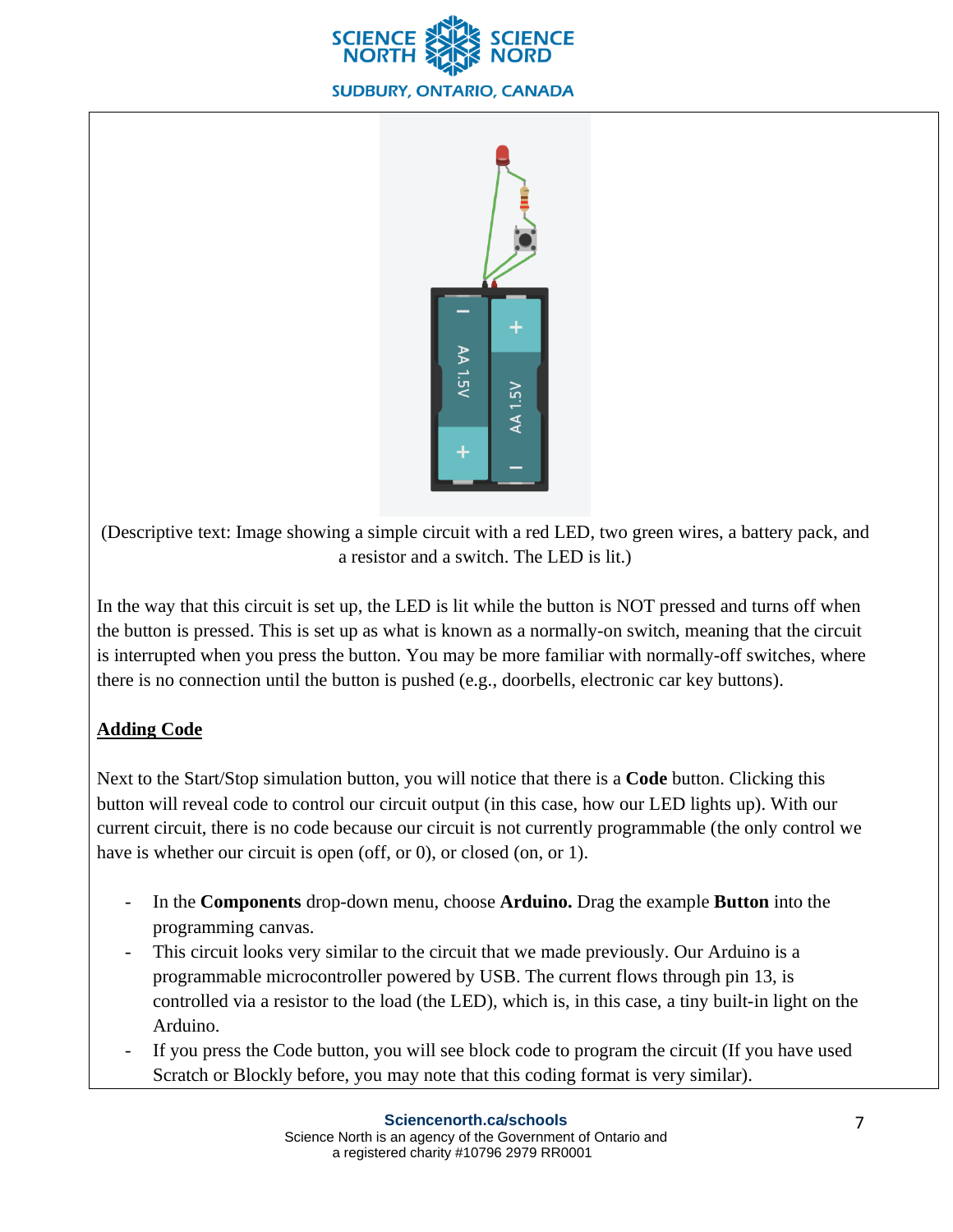

The existing code is a loop (although no loop block exists in this case  $\frac{d}{dx}$  if you choose to change your view to Blocks + Text, you will be able to see the loop in C, the coding language used for Arduino) that checks the pin connected to the pushbutton (pin 2) to see if the button is being pressed (HIGH, or 1) or not (LOW, or 0). We then see a conditional statement for both pushbutton states. If the buttonState = HIGH, then the controller sets the pin controlling the LED (pin 13) to HIGH and the LED turns on; else, the pin controlling the LED is set to LOW and the LED is turned off.

|      | Button \nTurns on and off a light emitting dio<br>title block comment |
|------|-----------------------------------------------------------------------|
|      | read the state of the pushbutton value<br>comment                     |
| set  | read digital pin<br>buttonState $\bullet$ to<br>$2 -$                 |
|      | check if pushbutton is pressed. if it is, the<br>comment              |
| Ħ    | HIGH -<br>buttonState<br>then                                         |
|      | turn LED on<br>comment                                                |
|      | set built-in LED to<br>$HIGH$ $\star$                                 |
| else |                                                                       |
|      | turn LED off<br>comment                                               |
|      | $LOW$ $\sim$<br>set built-in LED to                                   |

(Descriptive Text: Image showing block code that describes the program that uses Arduino and a pushbutton to control an on-board LED light)

Let's add an external LED to see the effects more clearly. We can drag an LED to the programming canvas and connect the cathode to the Ground (GND) pin and the anode to pin 13 (the LED pin on the Arduino board). Now, when you push the button, the red LED should light up.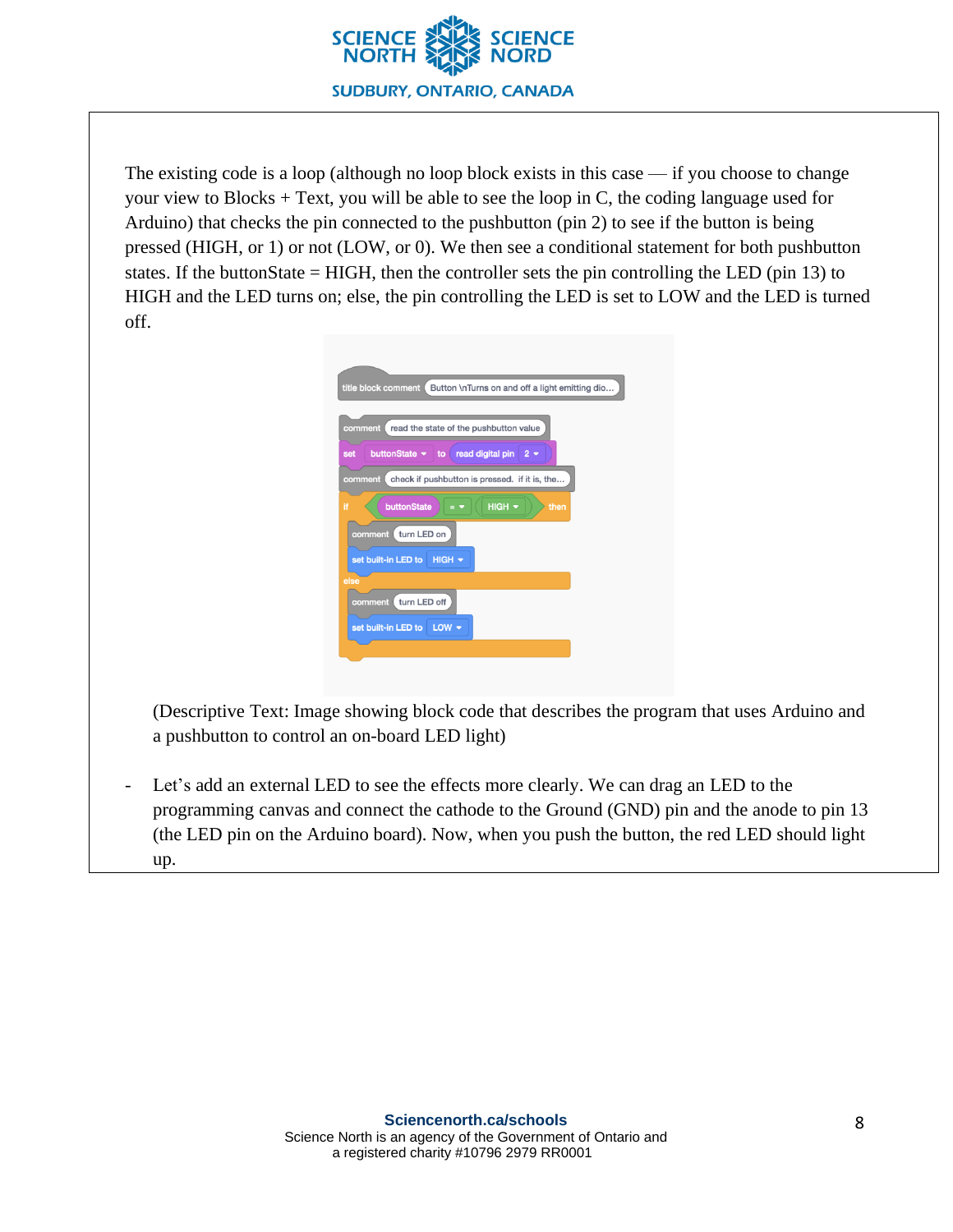



(Descriptive text: Image showing an Arduino board with wires connecting to a pushbutton and a red LED.)

# **Take it Further**

-

Let's change the output of our conditional statement so that the LED blinks on an off on its own while the pushbutton is pushed. We will do that by adding a loop within the if statement of our conditional. The loop will set the LED to HIGH, wait for 500 milliseconds (or 0.5 seconds), set the LED to LOW, wait for 500 milliseconds, and repeat as long as the button is pushed.

| title block comment<br>Button \nTurns on and off a light emitting dio |  |  |  |  |  |  |  |
|-----------------------------------------------------------------------|--|--|--|--|--|--|--|
| read the state of the pushbutton value<br>comment                     |  |  |  |  |  |  |  |
| read digital pin<br>buttonState $\bullet$ to<br>$2 -$<br>set          |  |  |  |  |  |  |  |
| check if pushbutton is pressed. if it is, the<br>comment              |  |  |  |  |  |  |  |
| HIGH<br>buttonState<br>Ħ<br>$=$ $\overline{ }$<br>then                |  |  |  |  |  |  |  |
| turn LED on<br>comment                                                |  |  |  |  |  |  |  |
| set built-in LED to HIGH +                                            |  |  |  |  |  |  |  |
| 500<br>milliseconds $\blacktriangleright$<br>wait                     |  |  |  |  |  |  |  |
| set built-in LED to LOW +                                             |  |  |  |  |  |  |  |
| 500<br>milliseconds $\blacktriangleright$<br>wait                     |  |  |  |  |  |  |  |
| else                                                                  |  |  |  |  |  |  |  |
| turn LED off<br>comment                                               |  |  |  |  |  |  |  |
| set built-in LED to LOW $\blacktriangledown$                          |  |  |  |  |  |  |  |
|                                                                       |  |  |  |  |  |  |  |

(Descriptive text: Image showing block code that describes the program that uses Arduino and a pushbutton to control an LED light to make it blink.)

Try experimenting with the parameters of your code. Can you create your own blinking pattern by adjusting the wait blocks?